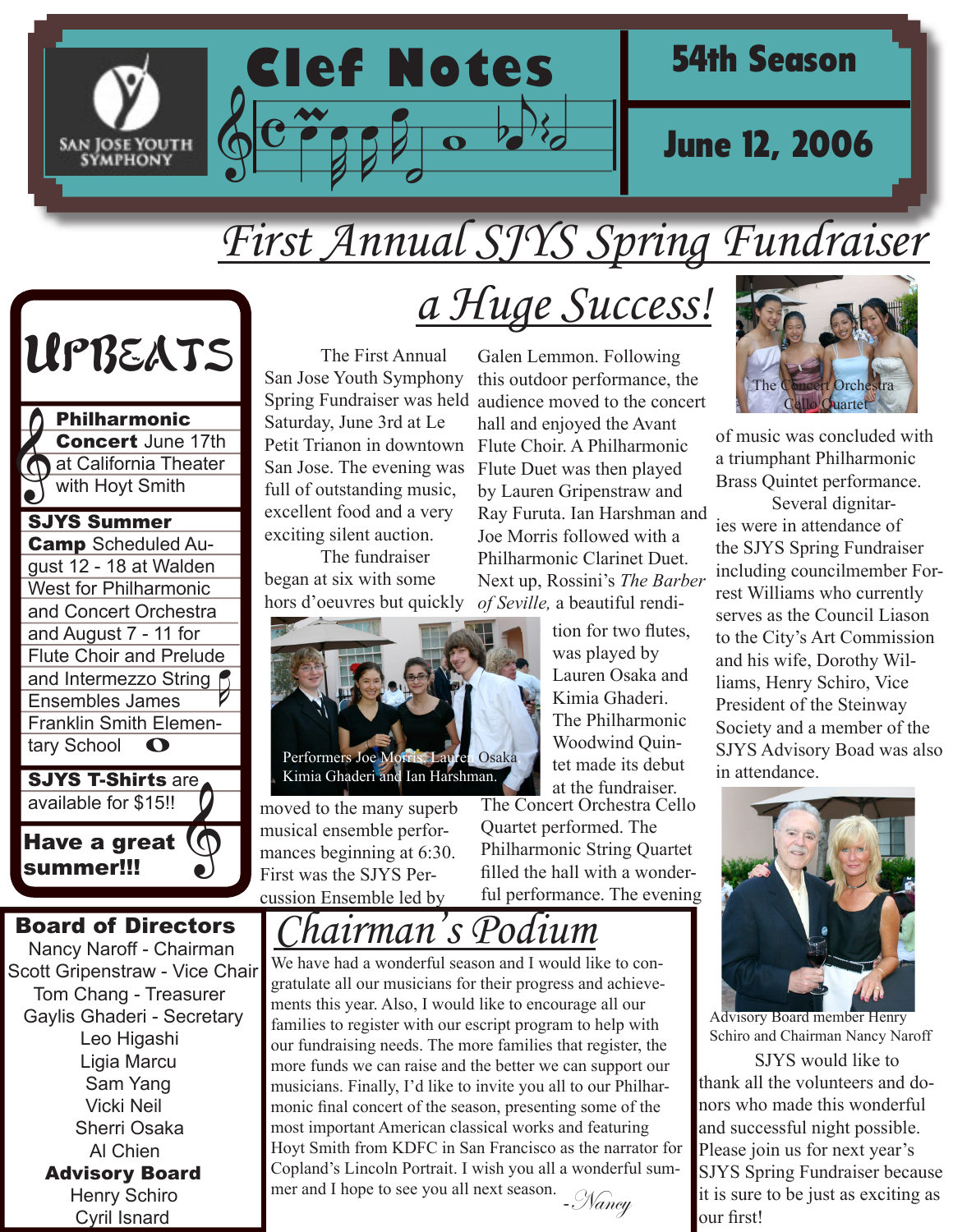## *Ode to Alumni*

#### George Ko 99' - Violin

 *San Jose, California* George is currently living in North San Jose but he plans to move to San Francisco in the next month or two. He is currently playing in a quartet with friends from college. George also does some music tutoring when his time permits. George says that his favorite part of his SJYS experience was, "Working with the young, talented and intelligent musicians." George hopes all is well in the orchestra and hopes to see us all at our June 17th concert if his time permits.

#### Steve Sim 03' - Cello

 *San Luis Obispo, California* Steve is currently a full time student at California Polytechnic State University, San Luis Obispo where he is majoring in nutrition science.

#### Vincy Li 03' - Violin  *Milpitas, California* Vincy currently teaches the Baroque Ensemble at UC Berkeley, she is also working at Kamimoto Strings as a summer job. Vincy enjoys hang gliding in her free time.

 Amy Kim 03' - Cello  *Pittsburgh, Pennsylvania* Amy is currently attending Carnegie Mellon University in Pittsburgh, PA where she is double-majoring in Computer Science and Spanish/Hispanic language and culture. Right now she is back in San Jose for the summer as a software engineering intern at SanDisk. During the School year she is part of the Carnegie Mellon Red Team (www. redteamracing.org) which is a robotics research team with a world famous robotics professor involving autonomous ground vehicles. She is also the president of Student Alumni Relations Council and does extensive work with her church by leading a bible study and the administration team.

## *Tour Update*

 Several changes to the 2007 Eastern Europe Tour have been made which are sure to make the upcoming tour even more exciting!

 Warsaw and Wroclaw Poland are the first cities we will visit. Poland has been the home of many famous composers and musicians including Adam Jarzębski, Witold Lutosławski, Vladislav Szpilman, and of course Frédéric François Chopin. Warsaw is home to a number of famous musical venues including the TeatrWielki, the Polish National Opera, the National Theater, and the National Philharmonic Hall. Warsaw also holds a number of well known seasonal festivals among which are the International

Frédéric Chopin Piano Competition, the International Contemporary Music Festival Warsaw Autumn, the Mozart Festival, and the Festival of Old Music. Also located in Warsaw is the Chopin Museum where we are planning a lovely sight-seeing visit.

 Following Poland, the orchestra will head west en route to the famous city of Prague in the Czech Republic. Prague has played a central role in classical music throughout the ages. It was the home of Antonín Dvořák and played a central role

in the life of Wolfgang Amadeus Mozart especially when it came to his operas The Marriage of Figaro and Don Giovanni (which premiered in Prague). Today, Prague's musical scene includes many famous performance venues such as the well known Dvořák Hall, where the Phil hopes to perform, and the Czech Philharmonic Orchestra.

 Now the moment you have all been waiting for! Vienna, Austria; ladies and gentlemen, will be the San Jose Youth Symphony's fourth stop on tour 2007. More than any other part of the

#### Caitlyn Christie 04' - Oboe

 *Irvine, California* Caitlyn is currently a student at the University of California, Irvine. She was principal oboe in the Symphony Orchestra of the University of California, Irvine under Stephen Tucker this past year.

#### Molly Martindill 05' - Clarinet

 *Morgan Hill, California* Molly is currently attending San Jose State University where she is a member of the school Wind Ensemble.

world, Austria has been the location of the absolute greatest classical musicians in history and was the musical capital of the world for a significant portion of history. Countless famous musicians have lived, worked, and performed in Vienna including: Joseph Haydn, Richard Strauss, Ludwig van Beethoven, Johan Strauss, Gustav Mahler, and Wolfgang Amadeus Mozart. Vienna is home to the Burghtheater and the Akademietheater which are considered the best theaters in the German-speaking world. Today the Vienna Philharmonic, the Vienna State Opera, and the Vienna State Opera Ballet are among the top groups in the world.

 The tour will conclude with a visit to Budapest, Hungary yet another city well reknowned for its musically heavy culture. Árpád Doppler, Fritz Reiner, Franz Liszt, Zoltán Kodály and Béla Bartók all made their home in Budapest. The Hungarian State Opera, the Hungarian State Orchestra and the Franz Liszt Academy of Music are all found in Budapest today. Also located in Budapest is Europe's second longest, and most famous river: The Danube. The Danube, or

> Continued on Page 3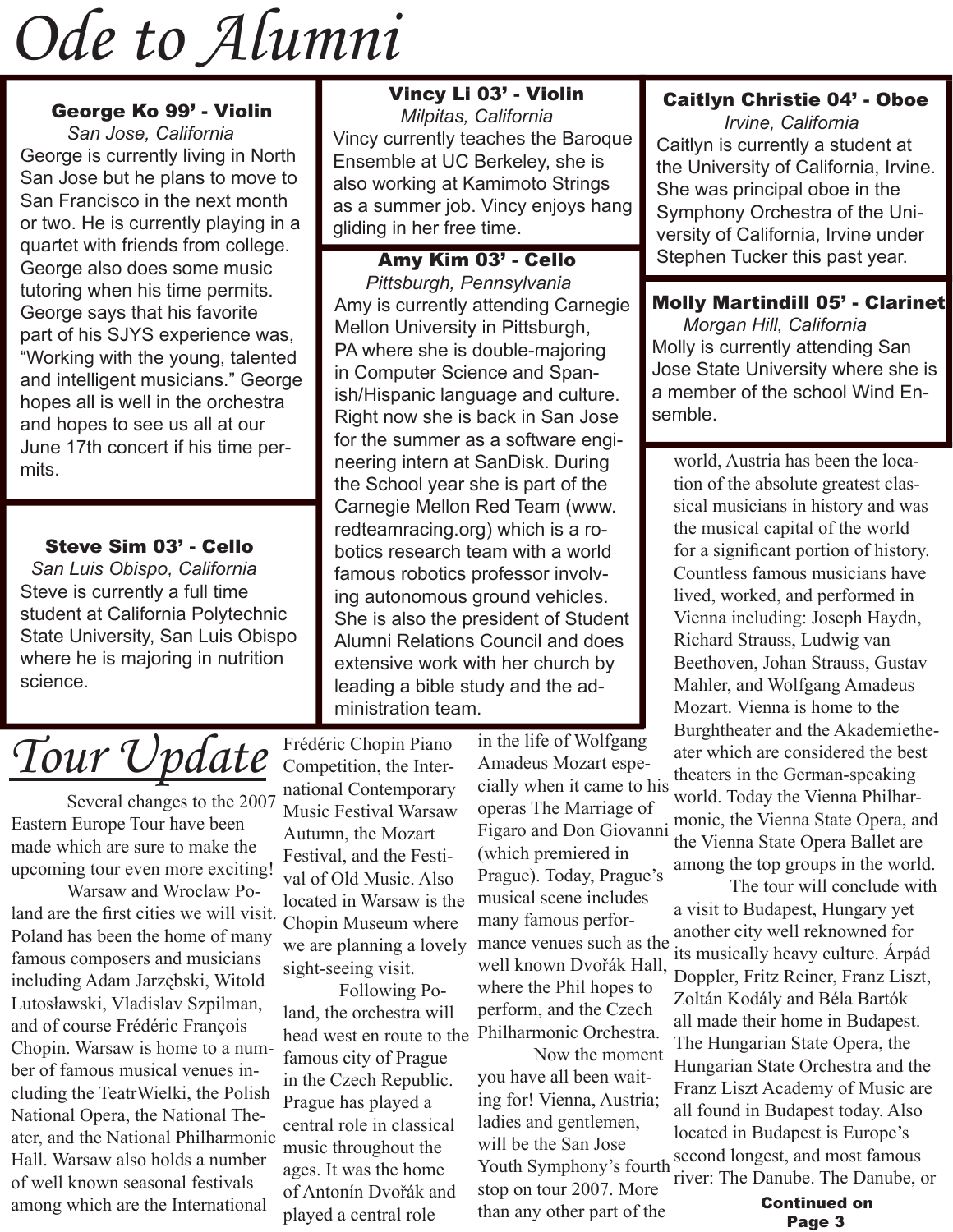

 Jamie Pak has played the violin for 10 years and he is currently a senior at Saratoga High School. He started violin with music teacher Claudia Fountain, moved to Richard Gordon and has been studying privately with Dale King for a few years. Jamie has been a member of the San Jose Youth Symphony for nine years and he is currently the concertmaster for the Philharmonic Orchestra.

 Jamie has been a part of his school's orchestra for two years. Last year he won the Outstanding Underclassmen Award which was voted on by the other members of the orchestra for the most exemplary non-senior in the orchestra. This year, Jamie was the recipient of the National School Orchestra Award (NSOA) which is the "highest honor that can be bestowed upon a member of the high school orchestra to recognize excellence in playing and contributions to the ensemble." Last year, Jamie was admitted into the California Music Educators Association (CMEA) All-State Orchestra.

 Next year, Jamie plans to attend UC Berkeley but has not yet decided on a major yet.

*New T-Shirt Design!*

*San Jose Youth Symphony has a new T-Shirt for 2006! The designs, as seen below, were done by Jonathan Chang, a member of the Philharmonic Orchestra. The Shirts are available in all sizes and are selling for \$15, \$25 for two. Get them now because they are selling fast!!*



#### **The Front of the Shirt**



#### **The Back of the Shirt**

Alexander Yang began playing the piano at the age of five and integrated cello into his life as the age of ten, studying with Kyeong Hwa Kim. Alex was the winner of the Chinese Music Teacher's Association of Northern California Competition in 2004 and 2005 for Best Solo Concerto and Best Chinese Music Performance, and the winner of the Peninsula Concerto Competition in 2005. Alex was also given a scholarship at the San Francisco International Summer Music Festival in 2004, was chosen for Best Musician, and performed at the Legion of Honor with world famous pianist, Boris Bloch.

 Alex has been with the San Jose Youth Symphony for the past seven years and is currently co-principal cellist in the San Jose Youth Symphony; Alex has also been a member of the SJYS String Quartet for the past two years. Two years ago, Alex founded the non-profit organization, the Perfect Fifth Ensemble: a group that organizes and performs benefit concerts. For the past two year, Alex was the director and organized the benefit concerts "Melody of Life" for victims of war and victims of Hurricane Katrina., raising over \$20,000 in donations while appearing on the Korean Times and San Jose Mercury News. Alex was also the vice-president of the Community Club and organized a benefit concert for Parkinson's Disease.

 Alex is a currently a senior at Los Gatos High School, where he enjoys being a member of the Math Club. Alex received the Gold Presidential Community Service Award in 2004 and 2005 for his volunteer work at the American Red Cross and convalescent homes. Outside of school, Alex enjoys playing for the elderly at convalescent homes with his mom and his sister along with being a part of SJYS's "Music Matters" by going to elementary schools and playing and introducing music to little kids. Alex enjoys playing golf, volleyball, and track and field and will be attending UCLA where he hopes to pursue a career in biochemistry while keeping music an integral part of his life.

#### *Tour Update* Continued from Page 2

the *Beautiful Blue Danube* as Johann Strauss put it in one of his most famous waltzes, has been a cornerstone of culture throughout the ages. The Danube contains the sites of some of the earliest human cultures including the danubian neolithic cultures. It was also where the Danube School of landscape painting was founded. Such a historic river will make our Dinner Cruise on the Danube River, on the

final evening of our tour, all the more special and memorable!

 Along with the sight-seeing oppurtunities of the Chopin Museum and the Danube River we plan to perform 5 concerts, including possible collarboration concerts, at various conservatories and professional halls throughout Eastern Europe. Our tour of Eastern Europe in 2007 is sure to be a trip to remember! Friends and family are welcome on this tour; get your requests in early!